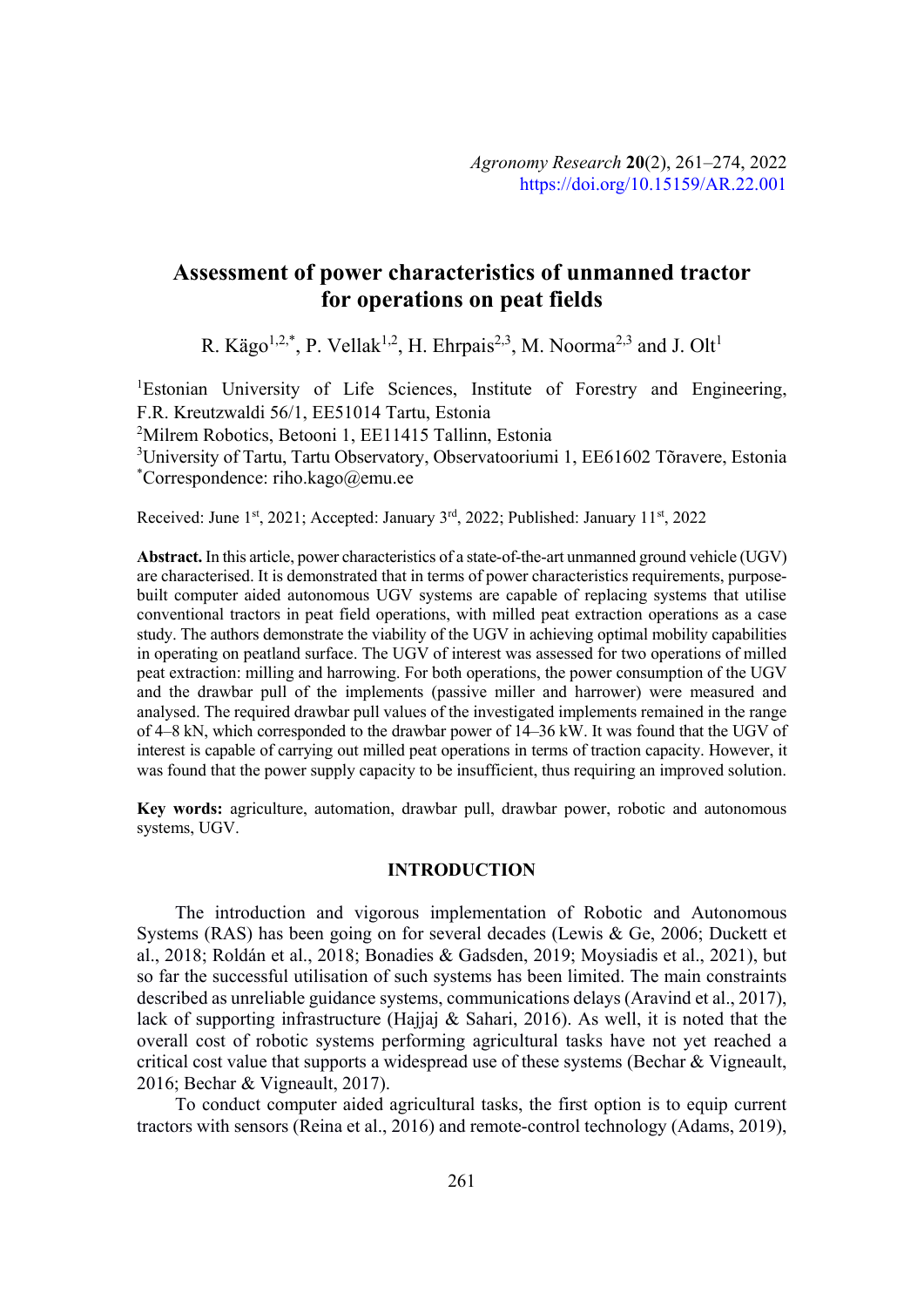but as the RAS technology matures, it has become clear that different tasks can be performed more efficiently with the supporting autonomous capabilities (Kurita et al., 2017). Although tractors have undergone over a century of development and their design makes them universally adaptable to most tasks in agriculture, their efficiency is optimal only for certain operations (Bochtis et al., 2019).

Current autonomous functions software solutions mainly focus on fleet monitoring, particularly concerning the vehicles' position and status; however, in most cases they are not designed to automate production. Whereas UGV solutions in both military and civilian markets are focused on systems in which a single operator controls only one machine (BAE Systems, 2021; ECA Group, 2021), the capability of controlling a fleet of multiple UGV-s is not available on the market. By now, the level of autonomy is approaching the state of development that will allow the introduction of commercial off-the-shelf unmanned systems soon.

Peat fields are mostly remote areas closed to the public (Alakangas et al., 2012), therefore a safer and suitable candidate for piloting robotic systems with autonomous functions. In 2009, a robotic system with three customised autonomous tractors successfully performed peat extraction tasks (Johnson et al., 2009). This experiment, although over a decade old, demonstrated that automated milled peat extraction can be feasible.

Prerequisites for these developments are that the autonomous functions are designed in a way that supports the automation, making them the enabler of the robotic system, such as:

1. Teleoperation (Small et al., 2018).

2. Obstacle Detection and Avoidance (Zhou et al., 2012; Tabor et al., 2015).

3. Waypoint Navigation (Bayar et al., 2016; Silverberg & Xu, 2019; Madridano et al., 2021).

4. Formation Control (Kamel et al., 2020).

5. Swarming (Bayındır, 2016; Tan et al., 2016).

Depending on various factors (quality of the peat, production area size, etc.), the production of milled peat can be carried out differently (Alakangas et al., 2012):

- 1. re-ridging (Peco) method;
- 2. conveyer belt (Haku) method;
- 3. mechanical harvesting method;
- 4. vacuum harvesting method.

For all these methods, the first step is milling. In the case of milling, a thin layer of peat is removed from the deposit and left to dry. Milling usually takes place during the day, when the moisture content of the air is optimal for drying the peat. When the removed layer of peat is dry enough, the next step is to turn the peat with the operation called harrowing. Harrowing is meant to speed up the drying process even further. Depending on the weather conditions (rain, humidity, amount of solar radiation, wind), the number of turns can be 1–5. If it is no longer necessary to perform the harrowing, the peat is collected according to the method. For example, the Haku method uses a ridger, a conveyer belt collector, and trailers. The choice of method depends on various factors, such as the quality of the peat (dark peat, white peat), the surface area to be extracted, etc.

Although the different stages of operation have different energy requirements, it has become a tradition for all of these stages of operation to use general-purpose tractors with high power output and high-fuel-consumption internal combustion engines. The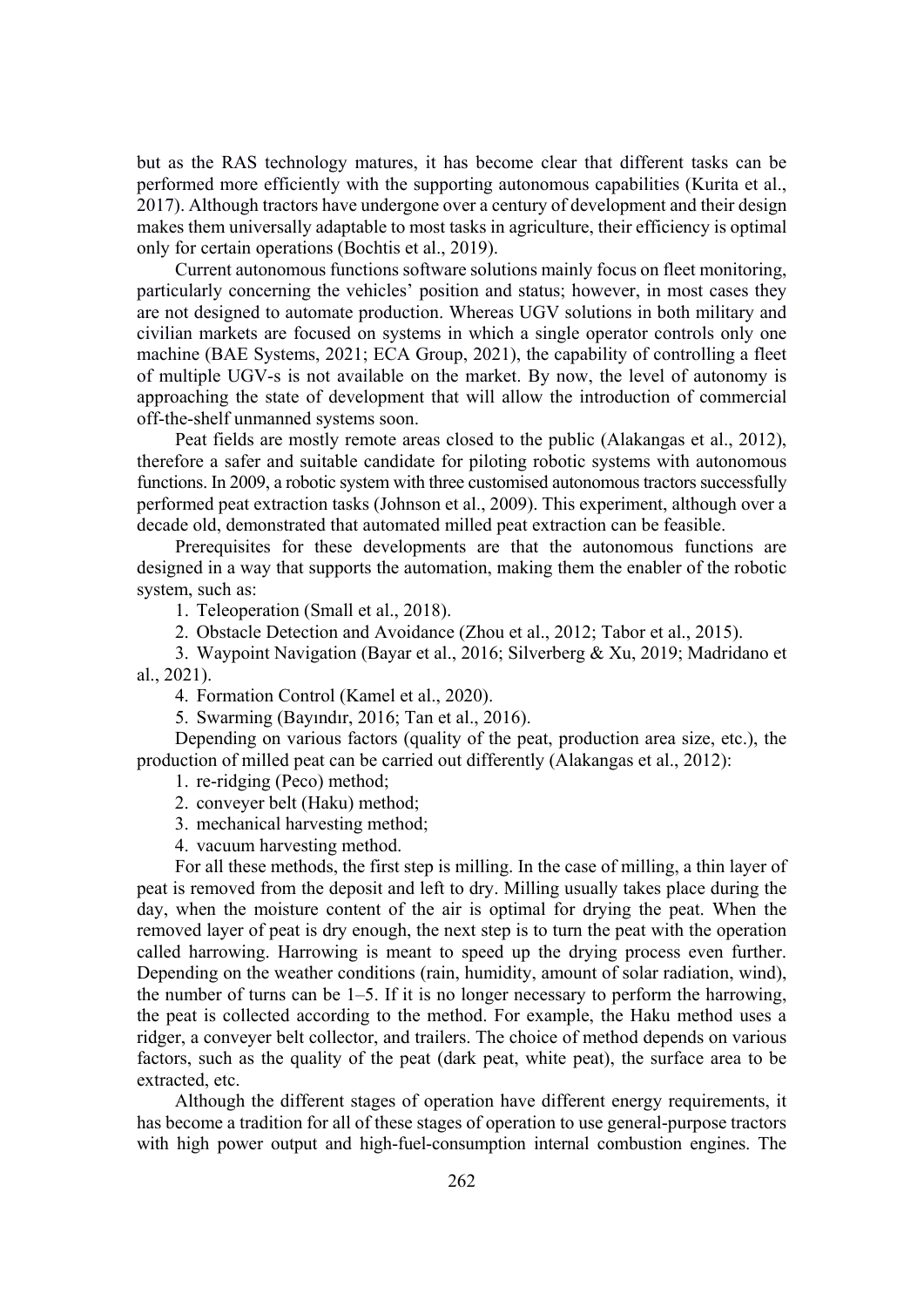reason for this is that such tractors, with their versatility, are able to do carry out a variety of operations, depending on the energy needs. This versatility makes the use of tractors flexible, while for lower energy operations, large tractors are clearly oversized (Casals et al., 2016; He et al., 2019).

The underlying hypothesis of this research is that optimally designed automated UGVs can replace conventional tractors in milled peat extraction operations in terms of drawbar pull and energy consumption. To do this, the power and energy characteristics of one representative robotic system of interest are assessed by experimental setup. The robotic system of interest was chosen by the fact that it met the requirements of peatland terrain tractability and drawbar pull of the milled peat extraction implements. The novelty of the concept of utilising automated UGVs for milled peat extraction is that the fleet of conventional tractors can be replaced with a centrally controlled fleet of lowfuel-consumption robotic agents. It has been shown previously (Kägo et al., 2021) that this kind of development has the potential to reduce the demand for labour, thus lowering overall operational costs and environmental impacts.

# **MATERIALS AND METHODS**

For the field experiments, the Multiscope by the Estonian UGV-manufacturer Milrem Robotics is used (Fig. 1) (Milrem, 2021). The platform consists of two track modules which are mechanically and electrically connected to each other. Due to the tracks, the UGV has suitable properties for moving in peatlands. The diesel-hybrid powertrain consists of a) a generator, b) a battery pack and c) two electric motors, one

for each track module. As the generator constantly charges the battery pack, the batteries give out power for the electric motors which in turn generate the track propulsion. The main characteristics of the UGV are depicted in Table 1.

The control techniques applied to the UGV of interest are categorised as following (Fig. 2):

- 1. Remote control (Stevenson et al., 2019)
	- a. Line-of-Sight remote control (LOS);
	- b. Beyond-Line-of-Sight remote control (BLOS).
- 2. Wired control.
- 3. Control by AI.

'Remote Control' means that the UGV is controlled by the operator using an interface (one- handed, two- handed, control station).



**Figure 1.** Structure diagram of the robotic system of interest used in the field measurement showing the position of the a) battery pack, b) track modules, c) fuel tank and d) the diesel generator.

The operator gives commands to the UGV through the interface based on direct visual observation or by using sensor information (for example, camera feed) from the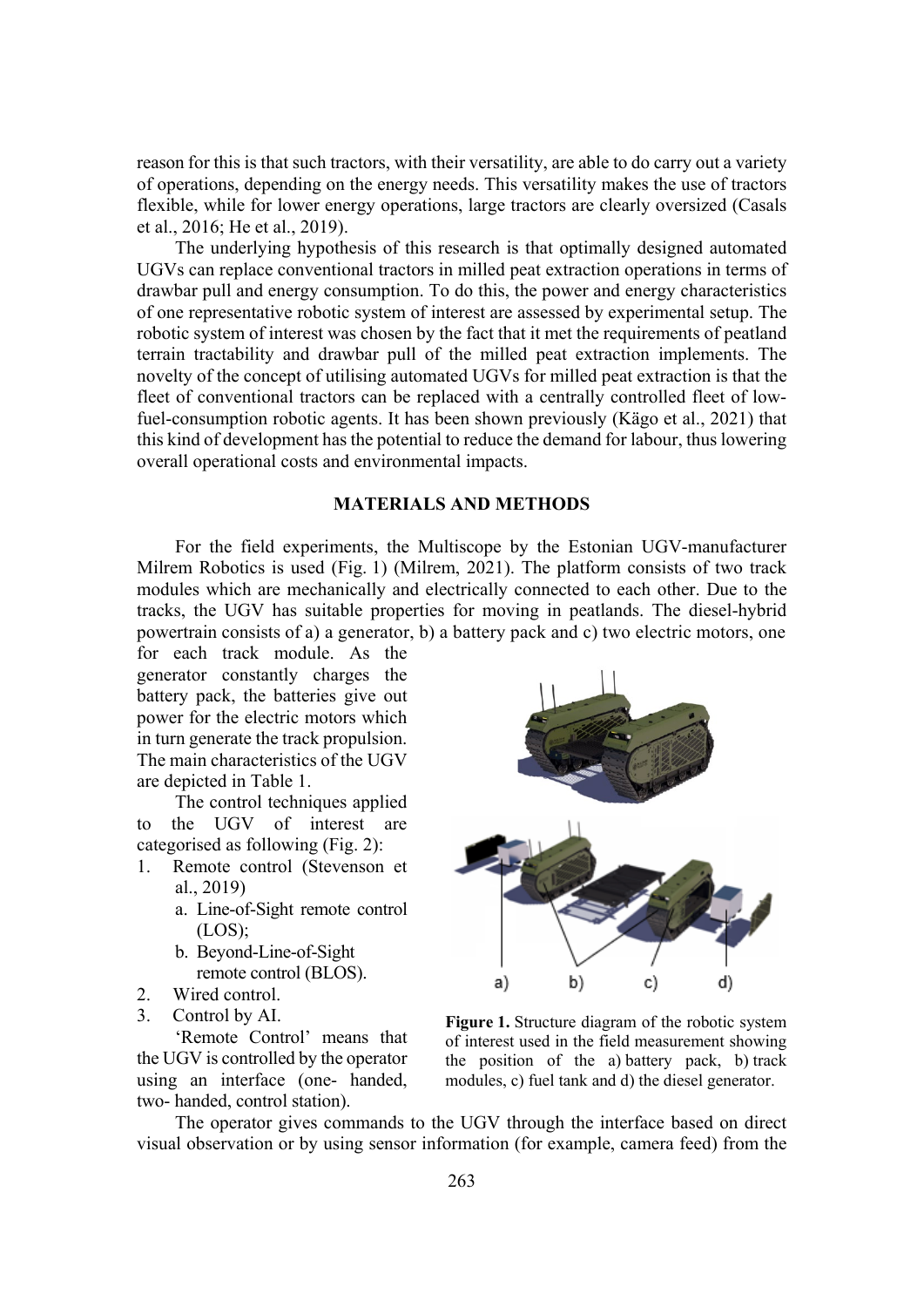UGV sensors. The control unit can have a direct Line-of-Sight (LOS) contact with the UGV or, if the UGV is out of visual range, have a Beyond-Line-of-Sight (BLOS) contact. In the last case, the control of the UGV is conducted only based on sensor information.

The control techniques applied to the UGV of interest are categorised as following (Fig. 2): Remote control (Stevenson **Table 1.** The main characteristics of the UGV under

| $\mathbf{I}$                                                                                                                                                                                                   | <b>INCITIONE COTTITION (SICVETISOIT</b> | <b>Table 1.</b> The main enaracteristics of the OOV ander<br>evaluation |                                |
|----------------------------------------------------------------------------------------------------------------------------------------------------------------------------------------------------------------|-----------------------------------------|-------------------------------------------------------------------------|--------------------------------|
|                                                                                                                                                                                                                | et al., $2019$ )                        |                                                                         |                                |
|                                                                                                                                                                                                                | a. Line-of-Sight remote                 | Name                                                                    | Value                          |
|                                                                                                                                                                                                                | control (LOS);                          | Dimensions $(L \times W \times H)$                                      | 240×200×115 cm                 |
|                                                                                                                                                                                                                | b. Beyond-Line-of-Sight                 | Maximum slope                                                           | 60%                            |
|                                                                                                                                                                                                                | remote control (BLOS).                  | Maximum side slope                                                      | 30%                            |
| 2.                                                                                                                                                                                                             | Wired control.                          | Ground clearance                                                        | $40 - 60$ cm                   |
| 3.<br>Control by AI.<br>'Remote Control' means that                                                                                                                                                            |                                         | Maximum speed                                                           | $20 \text{ km h}^{-1}$         |
|                                                                                                                                                                                                                |                                         | Net weight                                                              | $1,630 \text{ kg}$             |
|                                                                                                                                                                                                                |                                         | Payload capacity                                                        | $1,200$ kg                     |
|                                                                                                                                                                                                                | the UGV is controlled by the            | Specific ground-pressure                                                | 16.7 kPa                       |
| using an interface<br>operator<br>(one-handed, two-handed, control<br>station). The operator<br>gives<br>commands to the UGV through<br>the interface based on direct visual<br>observation or by using sensor |                                         | Maximum traction force                                                  | 21 kN                          |
|                                                                                                                                                                                                                |                                         | Line of sight $(LOS)$ control range $1,500$ m                           |                                |
|                                                                                                                                                                                                                |                                         | Engine power                                                            | $(2\times19 \text{ kW})$ 38 kW |
|                                                                                                                                                                                                                |                                         | Control                                                                 | Remote Control                 |
|                                                                                                                                                                                                                |                                         |                                                                         | (LOS, BLOS), wired,            |
|                                                                                                                                                                                                                |                                         |                                                                         | 'Waypoint Navigation',         |
|                                                                                                                                                                                                                | information (for example, camera        |                                                                         | 'Follow Me'                    |
|                                                                                                                                                                                                                |                                         |                                                                         |                                |

control unit can have a direct Line-of-Sight (LOS) contact with the UGV or, if the UGV is out of visual range, have a Beyond-Line-of-Sight (BLOS) contact. In the last case, the control of the UGV is conducted only based on sensor information.

feed) from the UGV sensors. The



**Figure 2.** The control of the UGV is divided into three subcategories: a) remote control, b) wired control, c) control by AI. The control system is responsible for the d) acceleration, e) braking, f) steering, and g) tool control.

'Wired Control' is used mostly for cases, where the UGV is relatively near to the operator, for example, in operating in a maintenance area.

In cases, where the safety concerns are relatively low (for example, operating the UGV in a mostly empty peat field), the control of the UGV can be handed over to the autonomous functions (to the AI – *Artificial Intelligence*).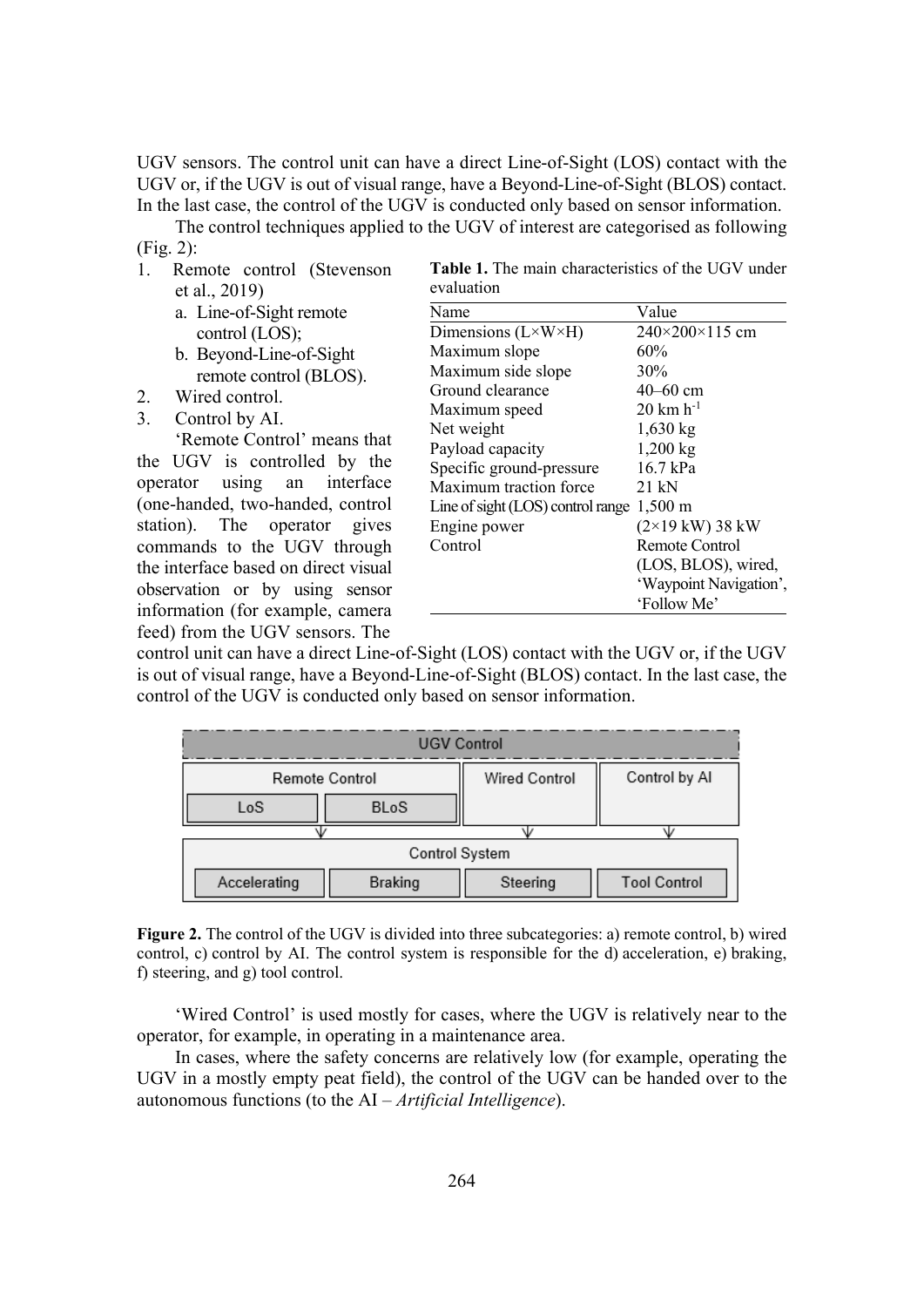

Figure 3. The 'Control by the AI' consists of five major cornerstones: a) localization and mapping, b) perception, c) navigation, d) backbone and support structure, and e) control system.

The 'Control by AI' is based on the following (Fig. 3). First, is has to be determined, where the vehicle is located. For that, localization and mapping techniques are used, which both rely on sensor information. Different types of sensors are used:

- 1. LIDARs (Li & Ibanez-Guzman, 2020).
- 2. Cameras (Chapel & Bouwmans, 2020).
- 3. RADARs (Javadi & Farina, 2020).
- 4. Vehicle movement sensors.
- 5. INS (Inertial Navigation System), which consist of (Konrad et al., 2018)
	- a. GNSS sensor;

(Islam et al., 2019)).

b. Inertial Measurement Unit (IMU).

After the position of the vehicle is determined, it is necessary to know what it is surrounded by. For that, different types of perception techniques are used, for example: 1. Object Detection: find objects based by the output of the sensors.

2. Object Tracking (Luo et al., 2021): provide information about the location of objects over time (for example, a person in front of the UGV used in 'Follow Me' mode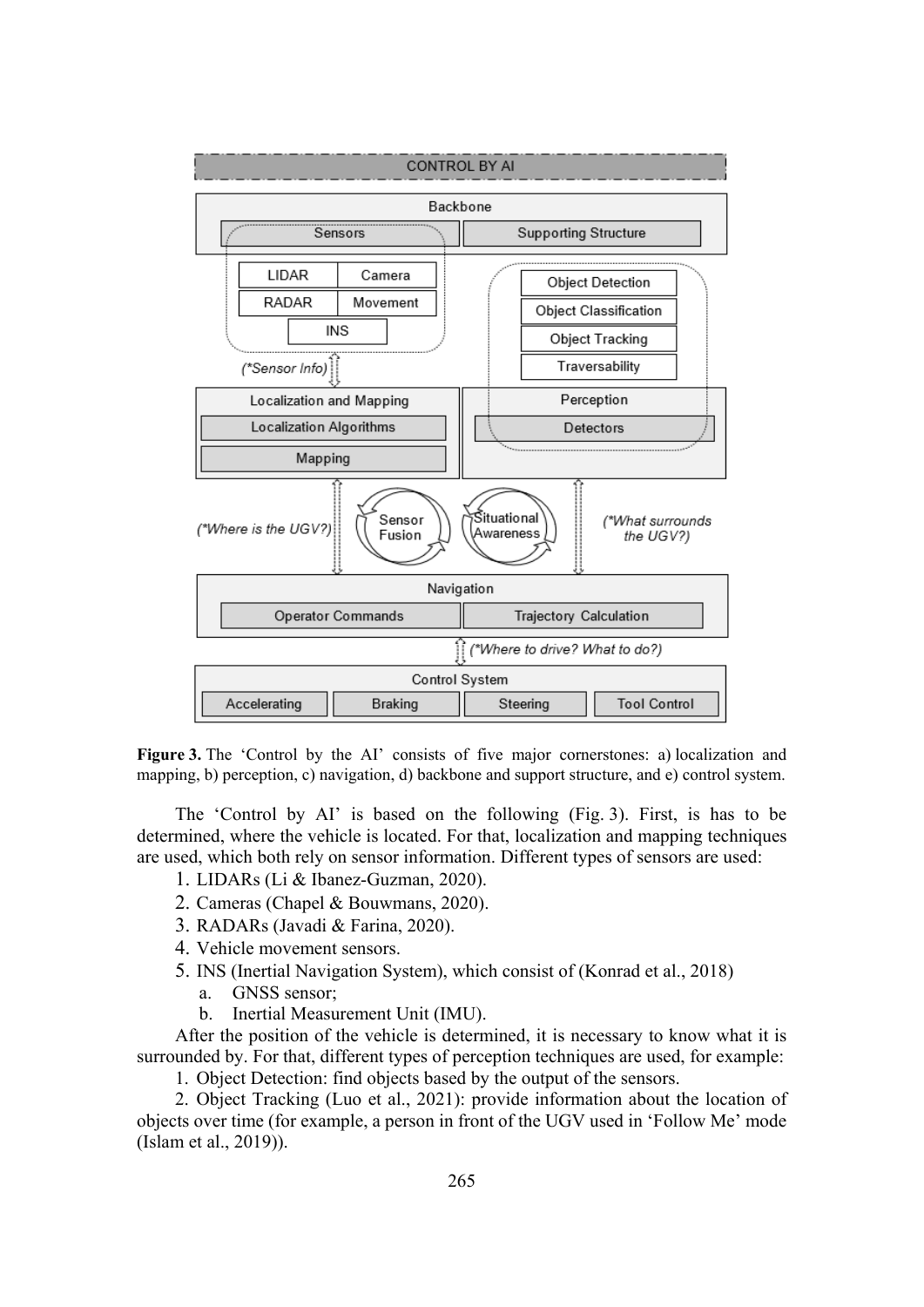3. Object Classification (Kim et al., 2021): tell the outputs of the sensor what it is. For example, in camera view, is the object a road, car, person, etc.

4. Traversablity (Aggarwal & Kumar, 2020): provide information about the surroundings around the UGV, where it can and cannot drive, and how well it is possible. Includes sensor fusion (Sock et al., 2016).

When the positioning and the surroundings are confirmed, then, based on operator input, the 'UGV Navigation Control' conducts trajectory calculations to be used by the UGV.

Based on the calculated trajectory, the 'Control System' starts moving the UGV. Basically, the vehicle control system conducts three high-level tasks: 1) accelerating, 2) braking, 3) steering. Additional tasks during the drive, such as moving the tools, are also performed by the 'Control System'.

All localization, mapping, and perception is based on an autonomous navigation backbone with support structures and various sensors (LIDARs, camera, vehicle motion sensors, RADARs, Inertial Navigation System (INS) consisting of GNSS and Inertial Measurement Unit (IMU)) (Zhu et al., 2019).

For this experiment, the UGV was controlled by the 'LOS remote control'. Although other control methods can be used, this method was chosen because this experiment (assessment of power characteristics of the UGV) does not require a high level of autonomy. The goal of the experiment was to provide evidence that the UGV of interest is capable of performing operations peat fields.

The UGV was assessed for two operations of milled peat extraction: milling and harrowing. For both operations, the power consumption of the UGV and the drawbar pull of the implements, passive miller and harrower (Fig. 4), were measured (Adamchuk et al., 2016; Bulgakov et al., 2020). The towed implements were used as if it were used by a conventional tractor–no changes were made in their dimensions or other parameters.



**Figure 4.** (up) The passive miller and (down) the harrower used in the experiment. For both implements the drawbar pull and drawbar power were determined.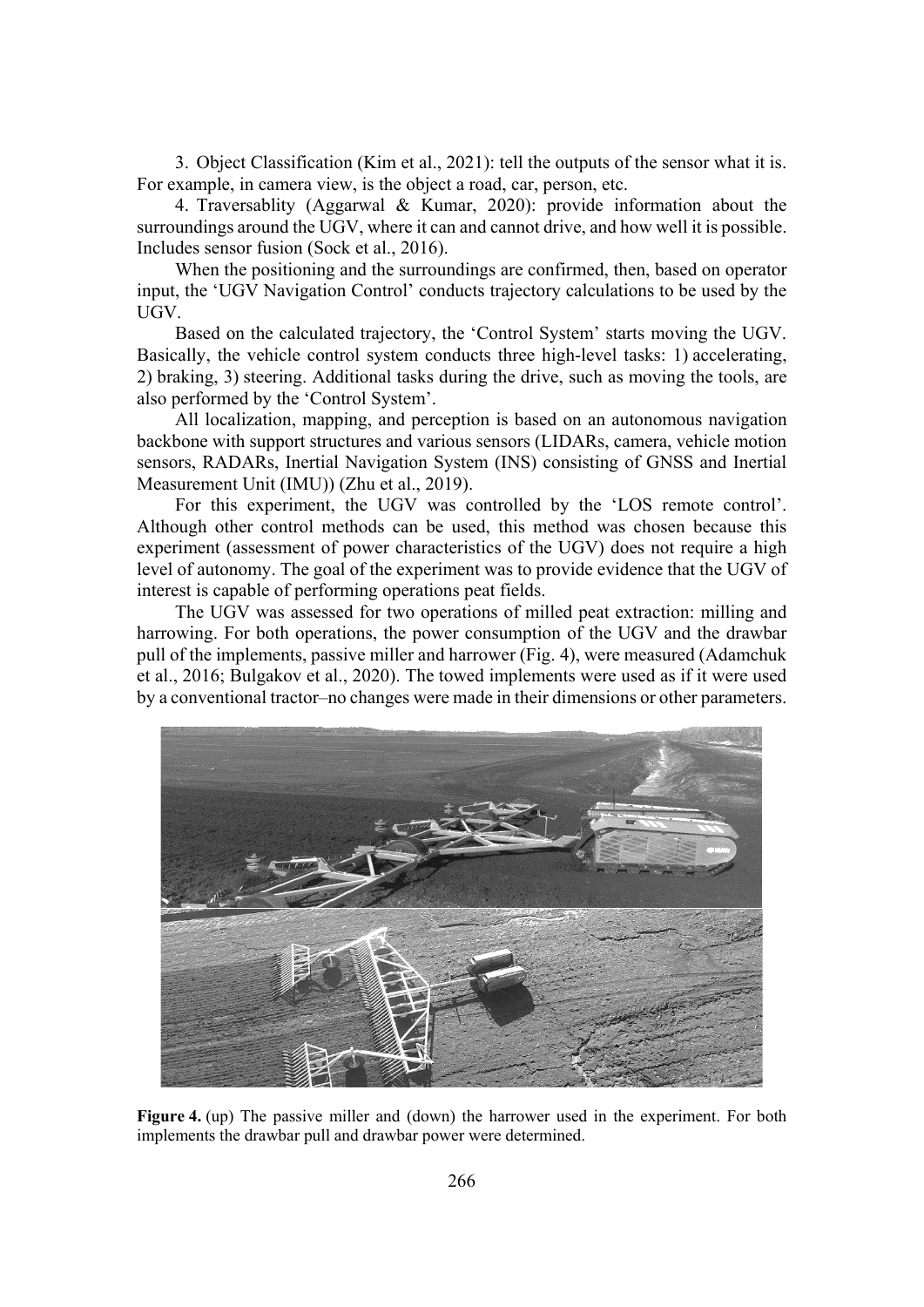The field measurements were carried out on the peat fields of Kraver AS in Viljandi County, Estonia (coordinates 58.542467, 25.860802) with ambient temperature of 10–12 °C, wind speed 2–3 m s<sup>-1</sup>, no rain, relative air humidity 80%.

The data obtained from field measurements allowed the evaluation of the capability of the UGV to operate in peatland operations.

The experimental setup consists of two parts:

1. The measurement of the drawbar pull of two peat extraction implements: a) harrower, b) passive miller. The two peat extraction implement are described in Table 2.

2. The measurement of generated power by the UGV.

To measure the drawbar pull, a force transducer is connected in series between the towed implement (a passive miller and a harrower) and the drive mechanism. In this case, KAF 100 kN force transducer by A.S.T Gruppe was used (KAF-S Force Transducer, 2021). The implement is towed for at least 10 s so that the drawbar pull values can be recorded. The data is recorded with a time interval of 0.01 s. The previous procedure is repeated at varied speeds.

**Table 2.** The main characteristics of the towed peat extraction implements

| Name          | Value                     |
|---------------|---------------------------|
| Model         | JLK-19S (Peatmax, 2021)   |
| Producer      | Peatmax (Finland)         |
| Working width | $12 - 18$ m               |
| Working depth | $20 \text{ mm}$           |
| Weight        | $1,800 \text{ kg}$        |
| Name          | Value                     |
| Model         | 84306900 (Elva EPT, 2021) |
| Producer      | Elva EPT (Estonia)        |
| Working width | $9.5 \text{ m}$           |
| Working depth | $20 \text{ mm}$           |
| Weight        | 900 kg                    |

The values were chosen that they would correspond to the typical towing speeds for peat extraction equipment. By measuring simultaneously the drawbar pull *F* and operational speed  $v$ , the power consumption  $P_i$  of the implements can be determined. As the UGV was assigned to carry out milling and harrowing, the current *I* and the voltage *U* of the power system were measured. The recorded values were used to assess the draft power of the UGV.

#### **RESULTS AND DISCUSSION**

On Fig. 5 and Fig. 6, the results for the drawbar pull measurements for the passive miller and for the harrower are shown. For the sake of clarity, only two operating speed results are shown here (4 km h<sup>-1</sup> and 14 km h<sup>-1</sup>). The oscillating lines are fitted with linear trendlines which presents the mean drawbar pull. For both implements, typical values remain in the range of 4–8 kN. Note that as the implements are dragged, peaks occur, which are associated with implement getting stuck in the soil.

On Fig. 7, peak and mean drawbar pull values at different operating speeds are plotted. Note how the measurement data follows a polynomial (quadratic) dependence trendline. In this graph, two types of drawbar pull values must be distinguished:

1. 'Mean Operational Drawbar Pull' indicates the resistive forces measured during operation averaged over time.

2. 'Peak Operational Drawbar Pull' indicates the maximum force measured during the test. This short-term value provides an opportunity to optimally estimate mobility requirements.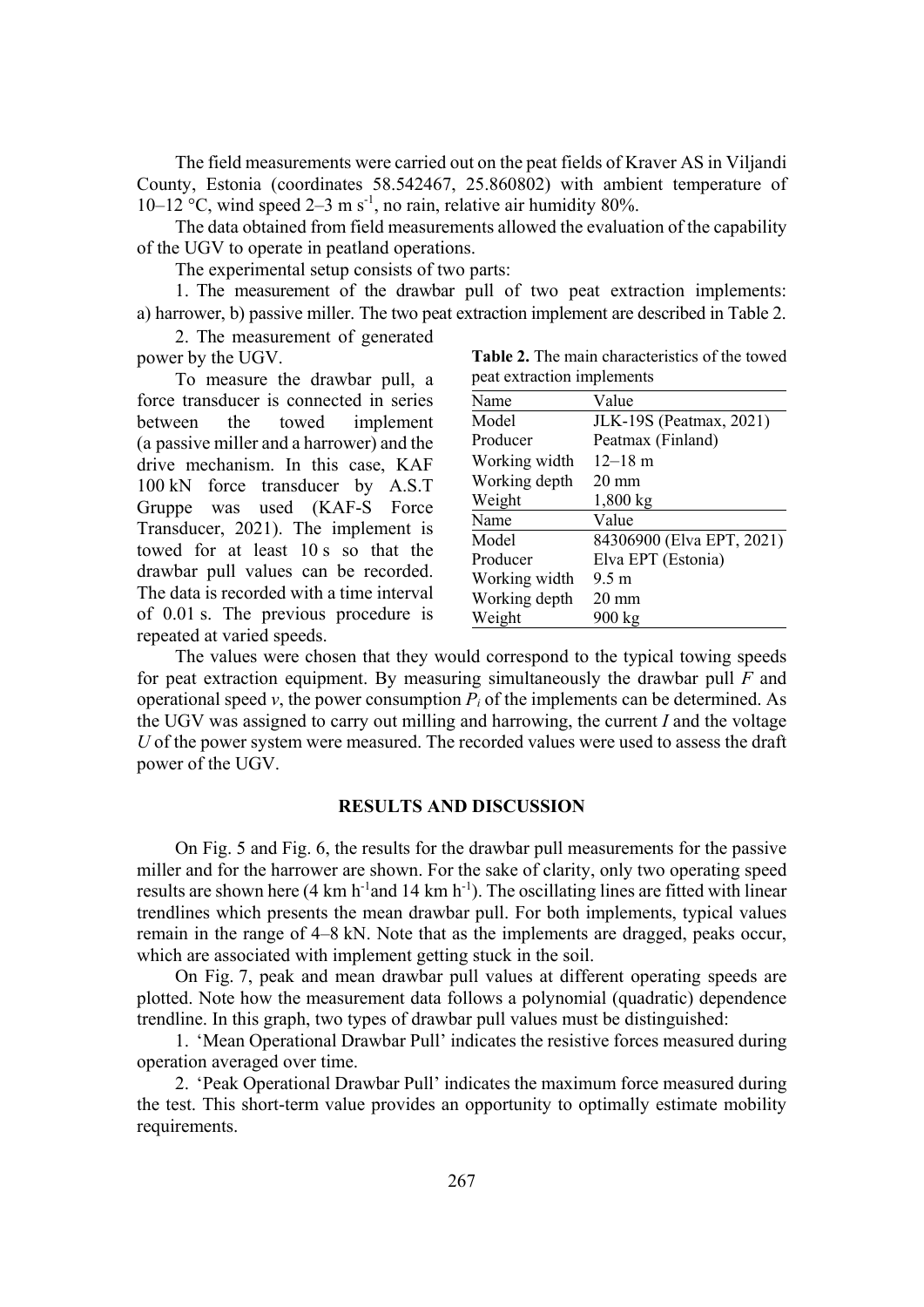

**Figure 5.** Measured and mean drawbar pull values for the passive miller and for the harrower at operational speed of 4 km h<sup>-1</sup>. The oscillating lines (measured drawbar values) are fitted with linear trendlines which presents the mean drawbar pull.



**Figure 6.** Measured and mean drawbar pull values for the passive miller and for the harrower at operational speed of 14 km h<sup>-1</sup>. The oscillating lines (measured drawbar values) are fitted with linear trendlines which presents the mean drawbar pull.



**Figure 7.** Mean and peak operational drawbar pull values for the passive miller and for the harrower at different operational speeds  $(km h^{-1})$ . Here, the dots present the measurement results (mean values) and the lines act as the polynomial curve fit.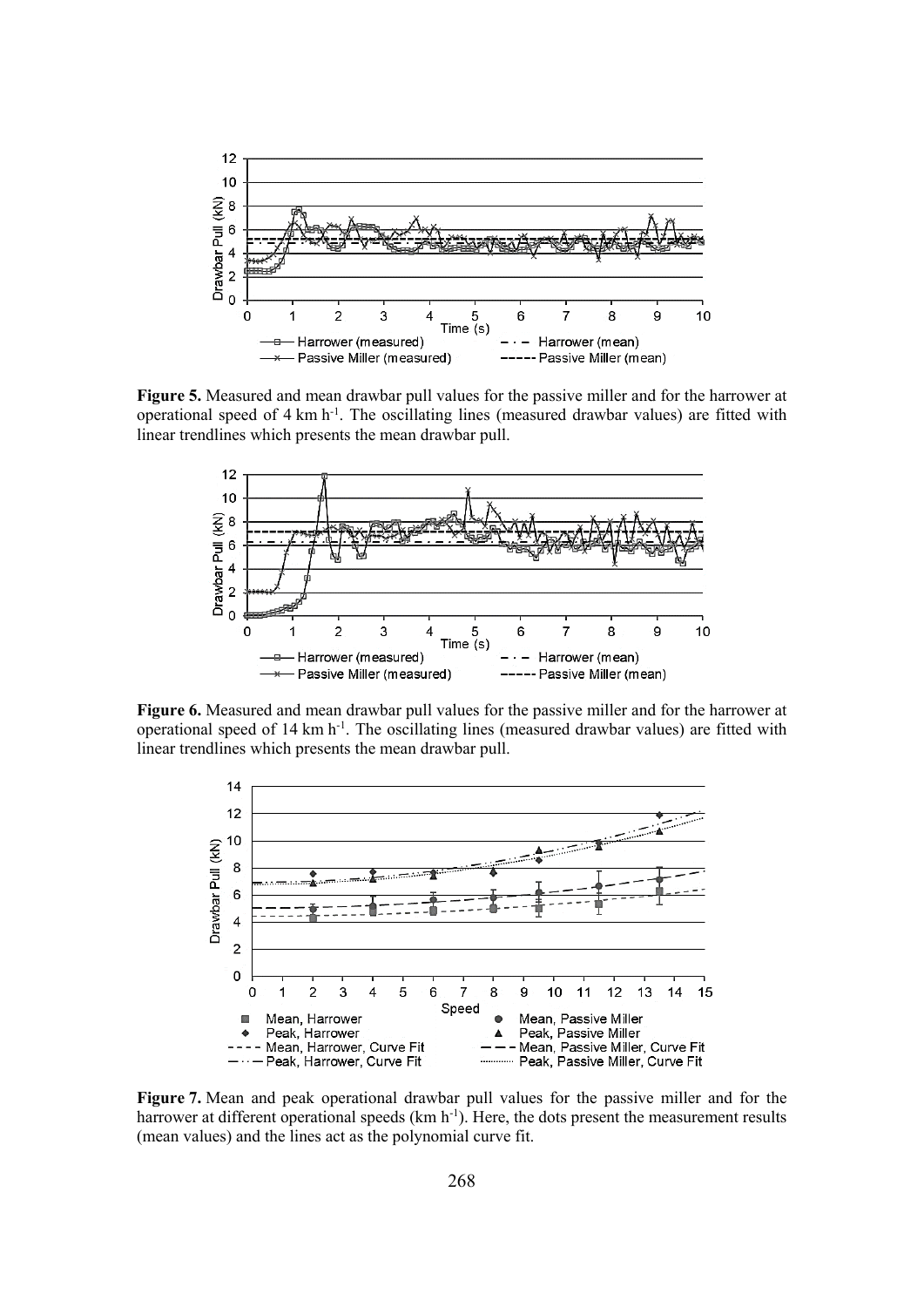Based on measured data (operational speed  $\nu$  and drawbar pull *F*), the drawbar power for a passive miller and for a harrower can be calculated. The calculated power consumption values are plotted on Fig. 8. In this graph, two types of drawbar power must be distinguished:

1. 'Mean Drawbar Power' indicates the power required during operation averaged over time.

2. 'Peak Drawbar Power' indicates the maximum power measured during the test. This short-term value provides an opportunity to optimally estimate power consumption requirements.



**Figure 8.** Mean and peak drawbar power values for the passive miller and for the harrower at different operational speeds  $(km h^{-1})$ . Here, the dots present the measurement results (mean values) and the lines act as the polynomial curve fit.

Based on measured data (current *I* and voltage *U* of the UGV power system), draft power of the UGV can be given (Figs 9 and 10).



**Figure 9.** UGV draft power for the harrower: a) speed 5 km h<sup>-1</sup>; a\*) speed 5 km h<sup>-1</sup> with linear trendline  $15.2 \text{ kW}$ ; b) Speed  $8 \text{ km h}^{-1}$ ; b\*) speed  $8 \text{ km h}^{-1}$  with linear trendline  $19.5 \text{ kW}$ ; c) speed 14 km h<sup>-1</sup>;  $c^*$ ) speed 14 km h<sup>-1</sup> with linear trendline 35.8 kW.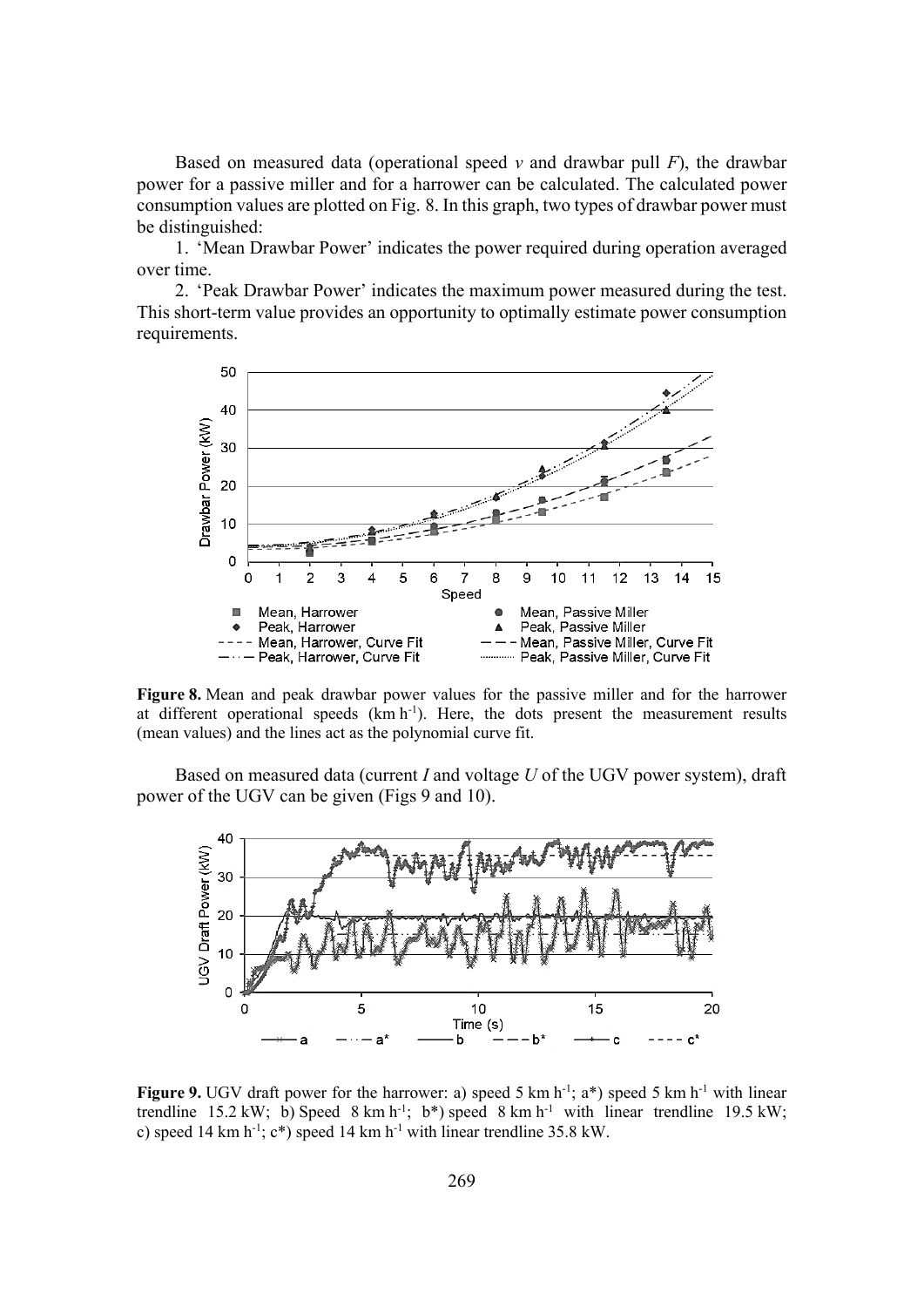The authors observed that the robotic system of interest capable of performing in peat extraction operations. No constraining slip was detected; the traction and power output of the UGV were found to be sufficient. Also, it was found that the readiness level of autonomous functions, such as 'Waypoint Navigation' and 'Remote Control' ('Teleoperation') are sufficient.



**Figure 10.** UGV draft power for the passive miller: a) speed 5 km  $h^{-1}$ ; a\*) speed 5 km  $h^{-1}$  with linear trendline 14.2 kW; b) Speed 8 km h<sup>-1</sup>; b\*) speed 8 km h<sup>-1</sup> with linear trendline 20.6 kW; c) speed 12 km h<sup>-1</sup>;  $c^*$ ) speed 12 km h<sup>-1</sup> with linear trendline 34.7 kW.

However, the energy storage capacity requirement was not met (Ueka et al., 2013). At lower operational speeds (up to  $4-5$  km h<sup>-1</sup>), the UGV draft power was in a suitable range to perform long-term–the generator output matched the draft power of the implements. As the operational speeds increased (up to  $14 \text{ km h}^{-1}$ ), the generator lacked the capacity to maintain sufficient power output to operate in the long run. To effectively operate in peat extraction operations, the energy generation and storage capacity must be improved.

To keep a steady operational speed, the passive miller must be towed with a higher draft force. As it turns out, for both implements, the required peak draft force is roughly the same. The oscillating behaviour is caused by two reasons:

1. Steering corrections (Moriwaki, 2005).

2. Uneven resistive characteristics of the soil which results the implement getting stuck for brief moments (Shahgoli et al., 2010).

Based on the test data, the use of an alternative powertrain can be proposed (Soltani et al., 2019). Most of the traction is provided by the main source of propulsion (diesel generator, battery pack and two electric motors). Additional power can be provided by a secondary power source (such as a 'fuel cell'). This would address the issue on energy storage capacity.

When comparing the data from Fig. 8, Fig. 9, and Fig. 10, then it is shown that the use of this UGV shows a promising outlook, since for all operational speeds and for both implements, the UGV draft power exceeds the required drawbar power in the near of 10 kW. This value corresponds to the idle running power of the UGV.

Given the restriction that unauthorised personnel have limited access to the peat extraction sites, the authors of this paper state that this robotic peat extraction system has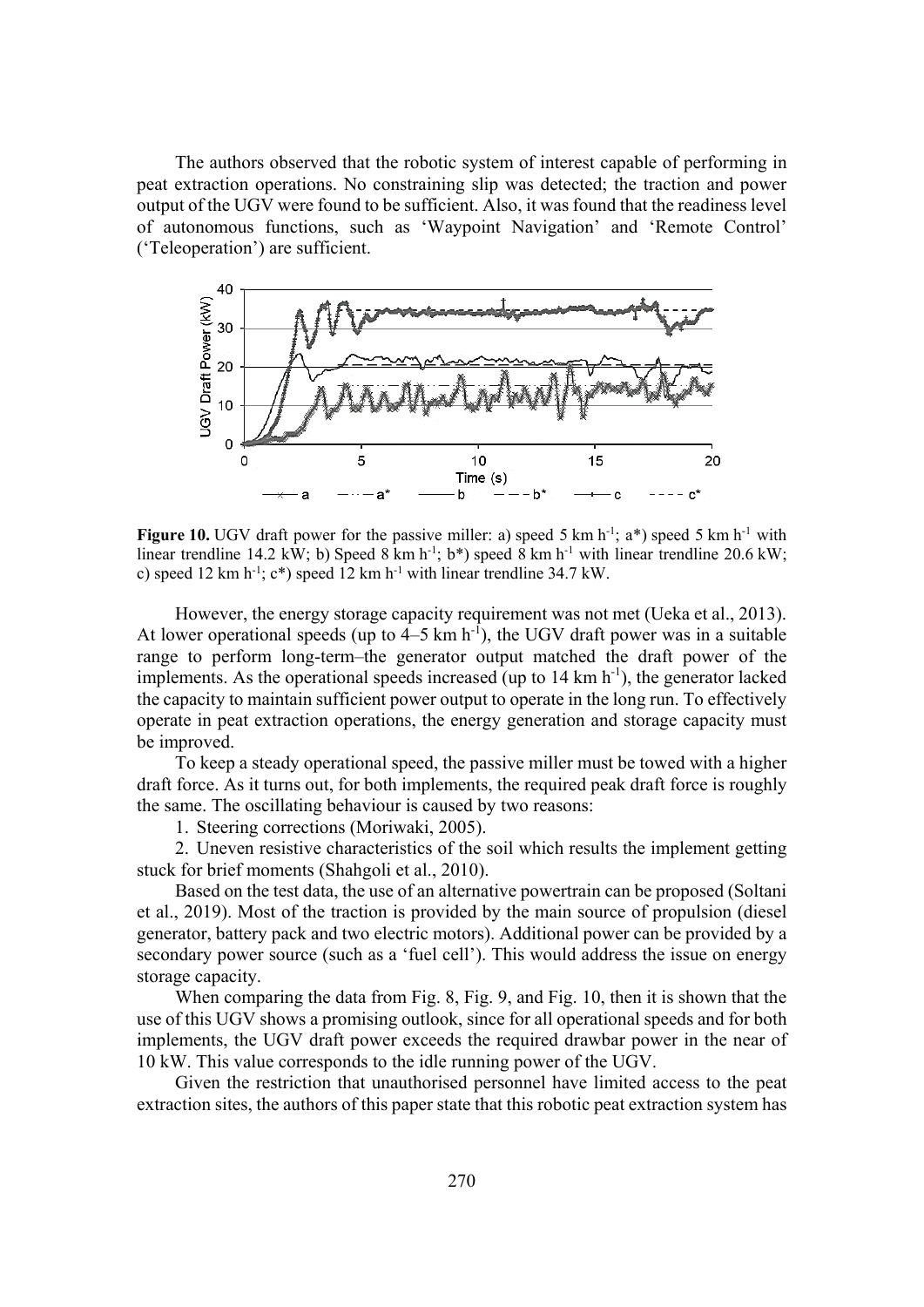the readiness level to be safely operated, thus making it close of entering the commercial market.

In summary, additional development for this robotic system is recommended with the main challenges identified as following:

1. The development of the 'Energy Generation and Storage Capacity' to effectively operate in peat extraction operations. Additional development of the system is recommended, to provide a full 8–12 h practical work time. It can be solved based on additional batteries (Solectrac, 2021) which would also increase the mass and influence the efficiency of the system; or based on fuel cell energetics which is commercially available for that kind of situation (Mekhilef et al., 2012; US Department of Energy, 2016; Papageorgopoulos, 2019; Ma et al., 2021).

2. The further development of autonomous functions such as the 'Waypoint Navigation System' (Kurita et al., 2017; Atyabi et al., 2018) the 'Obstacle Detection and Avoidance' (Kamel et al., 2020; Badue et al., 2021).

Furthermore, possible next steps are to add other implements to the robotic peat extraction system and to validate the results based on experiment data. As implements that do not require an external power supply were investigated in this work (harrower and passive miller), the next step would be to determine the capability of the robotic system using peat implements with an external power supply (e.g. an active miller). In addition to this, current measurement results are based on standard peat extraction implement solutions - no optimisation of existing implements is done here. Fundamentally, it would be possible to optimise the peat extraction implements (for instance, reduce the width of the implements *N* times), but this would require a separate analysis.

The concept of using the UGV in milled peat extraction is derived from the idea that the known mobility requirements (low ground pressure, terrain tractability, implement drawbar pull, power requirements) in the peat extraction industry match the capabilities of the robotic system of interest. However, it must be noted that this UGV is originally not designed for peat extraction. By now, the system lacks proper safety measures in terms of operating in an environment known for its fire hazards (Tissari et al., 2006). The authors suggest adding purpose-built spark arrestors to mitigate the subject.

## **CONCLUSIONS**

In this study, the conventional tractor-based peat extraction system was replaced by an UGV-based system. The main difference comes from the fact that the human operator is removed from the wheel, which gives an opportunity to dimension the new system for peat field work. The current state of the robotic system of interest is such that it allows the test to be repeated in each peat field with a sufficient safety level, provided that no unauthorised persons enter it.

After the requirements and experimental data analysis, it was concluded that the robotic system under study can perform peat extraction operations (milling and harrowing):

1. The power characteristics of the robotic system of interest are suitable for the milled peat extraction implements tested in this experiment (harrower and passive miller).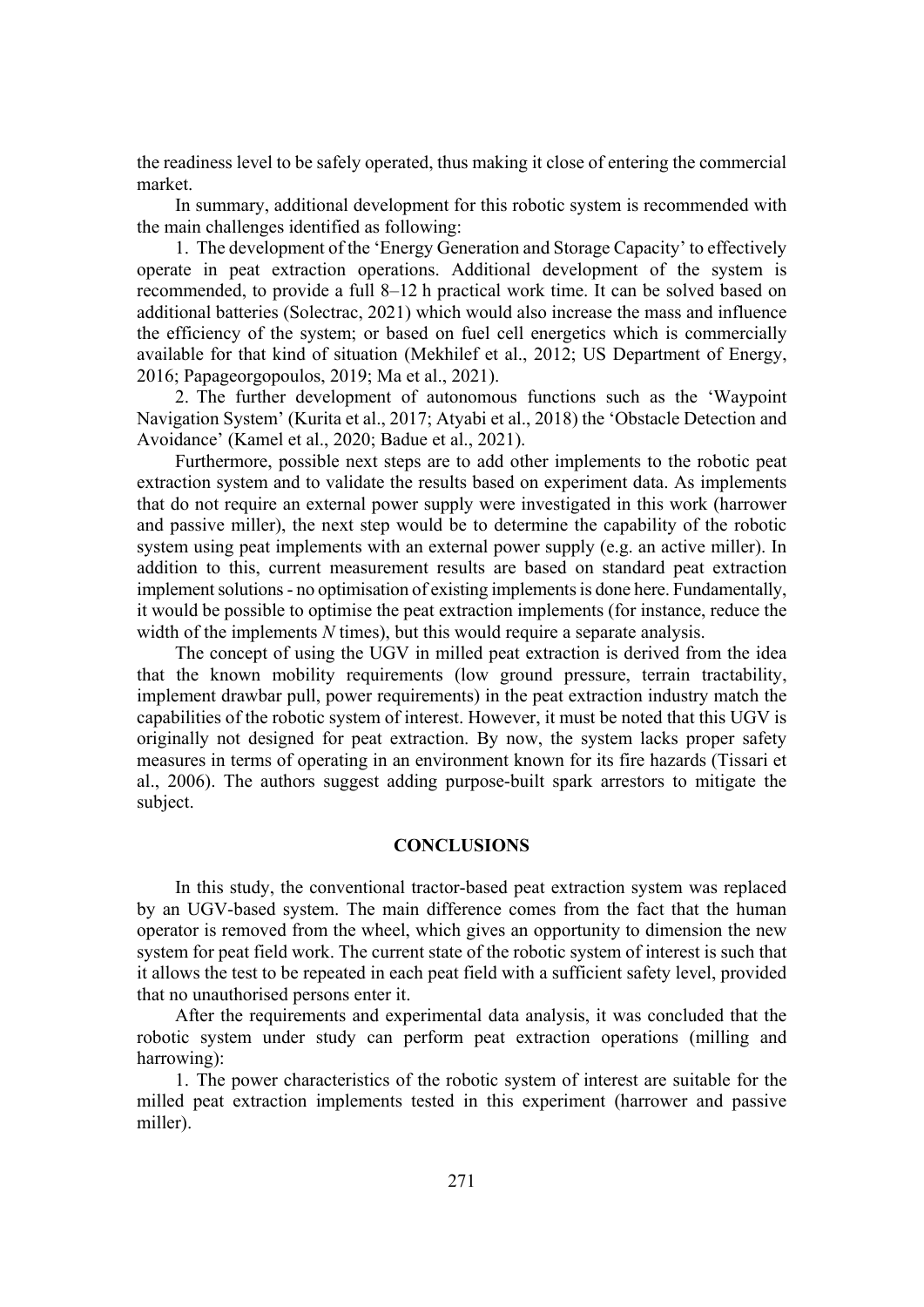2. The energy demand characteristics were found sufficient for lower operational speed (up to  $4-5$  km h<sup>-1</sup>). However, at higher operational speeds (up to  $14$  km h<sup>-1</sup>), the power supply capacity to effectively operate in milled peat extraction operations was found to be insufficient, thus requiring an improved solution.

ACKNOWLEDGEMENTS. The authors of this article thank peat production company Kraver AS (Elar Abram), who provided access to their peat field. This research was supported by European Structural and Investment Fund project no. 2014-2020.4.02.17-0110 'Applied research on system of sensors and software algorithms for safety and driver assistance on remotely operated ground vehicles for off-road applications (1.05.2018–30.04.2021)' (NutikasUGV).

#### **REFERENCES**

- Adamchuk, V., Bulgakov, V., Nadykto, V., Ihnatiev, Y. & Olt, J. 2016. Theoretical research into the powerand enegry performance of agricultural tractors. *Agronomy Research* **14**(5), 1511–1518.
- Adams, B.T. 2019. Farm machinery automation for tillage, planting cultivation, and harvesting. M. Kutz, *Handbook of Farm, Dairy and Food Machinery Engineering, pp. 115–131.* Academic Press.
- Aggarwal, S. & Kumar, N. 2020. Path planning techniques for unmanned aerial vehicles: A review, solutions, and challenges. *Computer Communications* 149, 270–299.
- Alakangas, E., Hölttä, P., Juntunen, M. & Vesisenaho, T. 2012. Fuel peat production technology*. Training material, JAMK University of Applied Sciences, pp. 34–43.*
- Aravind, K.R., Raja, P. & Pérez-Ruiz, M. 2017. Task-based agricultural mobile robots in arable farming: A review. *Spanish Journal of Agricultural Research* 15(1), e02R01.
- Atyabi, A., MahmoudZadeh, S. & Nefti-Meziani, S. 2018. Current advancements on autonomous mission planning and management systems: An AUV and UAV perspective. *Annual 5HYLHZVLQ&RQWURO***46**, 196–215.
- Badue, C., Guidolini, R., Carneiro, R.V., Azevedo, P., Cardoso, V.B., Forechi, A., … De Souza, A.F. 2021. Self-driving cars: A survey. *Expert Systems with Applications* **165**, 113816.
- BAE Systems 2021. https://www.baesystems.com/en/article/our-new-unmanned-groundvehicle-takes-on-dangerous-jobs. Accessed 14.12.2021.
- Bayar, G., Bergerman, M., Konukseven, E.I. & Koku, A.B. 2016. Improving the trajectory tracking performance of autonomous orchard vehicles using wheel slip compensation. *Biosystem Engineering* 146, 149–164.
- Bayındır, L. 2016. A review of swarm robotics tasks. *Neurocomputing* 172, 292–321.
- Bechar, A. & Vigneault, C. 2016. Agricultural robots for field operations: Concepts and components. *Biosystems Engineering* 149, 94–111.
- Bechar, A. & Vigneault, C. 2017. Agricultural robots for field operations. Part 2: Operations and systems. *Biosystems Engineering* 153, 110–128.
- Bochtis, D., Sørensen, C. A. & Kateris, D. 2019. Choosing a Machinery System. D. Bochtis, C. A. Sørensen, & D. Kateris, *Operations Management in Agriculture*, pp. 117–158. Academic Press.
- Bonadies, S. & Gadsden, S.A. 2019. An overview of autonomous crop row navigation strategies for unmanned ground vehicles. *Engineering in Agriculture*, *Environment and Food* 12(1), 24–31.
- Bulgakov, V., Olt, J., Kuvachov, V. & Smolinskyi, S. 2020. A Theoretical and Experimental Study of the Traction Properties of Agricultural Gantry Systems. *Agraarteadus/Journal of \$JULFXOWXUDO6FLHQFH* **31**(1), 10–16. doi: 10.15159/jas.20.08.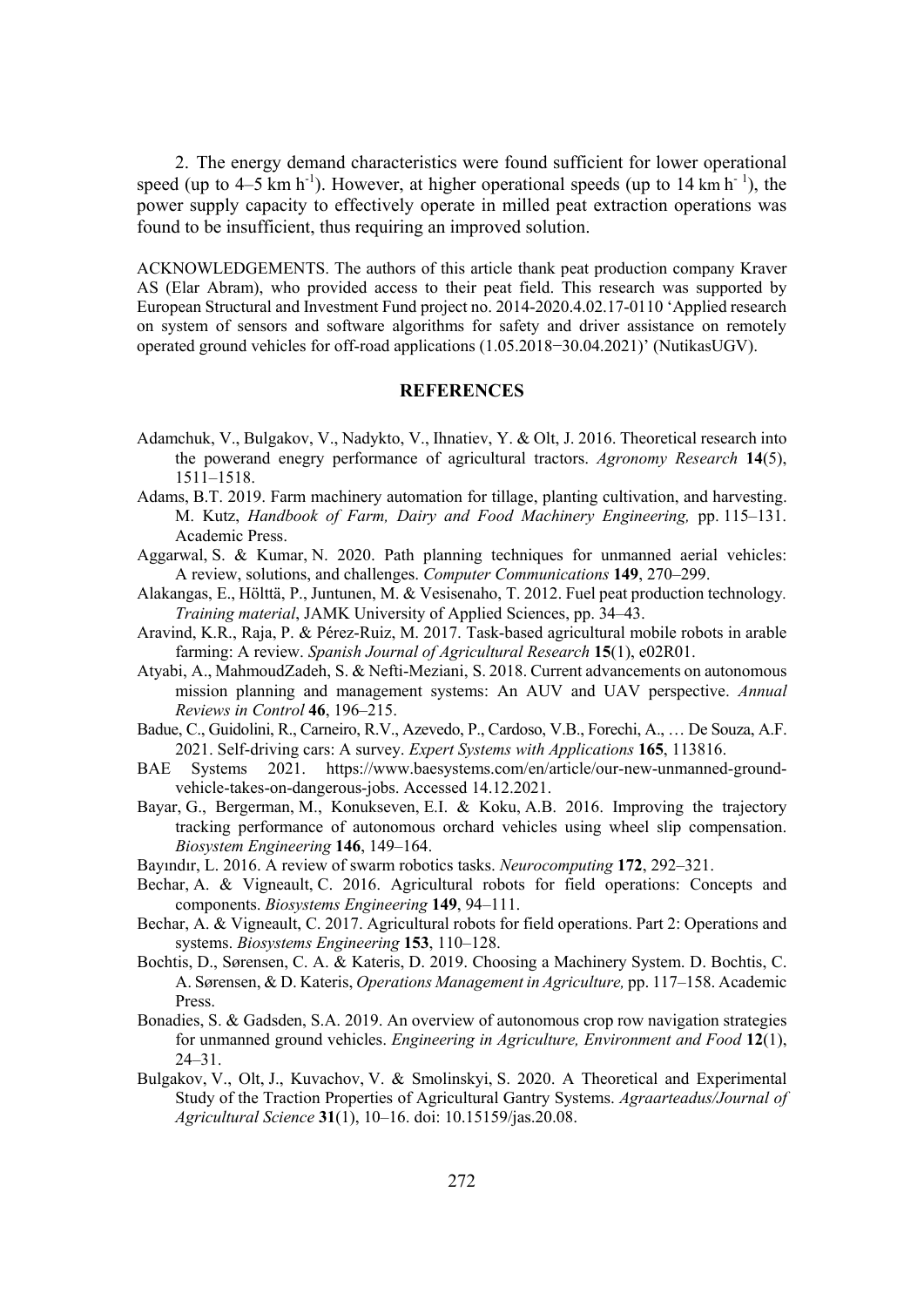- Casals, L.C., Martinez-Laserna, E., Garcia, B.A. & Nieto, N. 2016. Sustainability analysis of the electric vehicle use in Europe for CO<sub>2</sub> emissions reduction. *Journal of Cleaner Production* **127**, 425–437.
- Chapel, M.-N. & Bouwmans, T. 2020. Moving objects detection with a moving camera: A comprehensive review. *Computer Science Review* 38, 100310.
- Duckett, T., Pearson, S., Blackmore, S., Grieve, B., Chen, W.-H., Cielniak, G., … Yang, G.-Z. 2018. *Agricultural Robotics: The Future of Robotic Agriculture*. UK-RAS Network White Papers, ISSN 2398-4414. arXiv:1806.06762
- ECA Group 2021. Robotic and Integrated Systems. https://www.ecagroup.com/en/robotic-andintegrated-systems. Accessed 14.12.2021.
- Elva EPT 2021. http://www.elvaept.ee/?p=82&lang=et. Accessed 14.12.2021.
- Hajjaj, S.S. & Sahari, K.S. 2016. Review of agriculture robotics: Practicality and feasibility. *IEEE International Symposium on Robotics and Intelligent Sensors (IRIS).* doi: 10.1109/IRIS.2016.8066090
- He, P., Li, J., Fang, E., deVoil, P. & Cao, G. 2019. Reducing agricultural fuel consumption by minimizing inefficiencies. *Journal of Cleaner Production* 236, 117619.
- Islam, M.J., Hong, J. & Sattar, J. 2019. Person Following by Autonomous Robots: A Categorical Overview. *The International Journal of Robotics Research*. doi: 10.1177/0278364919881683
- Javadi, S.H. & Farina, A. 2020. Radar networks: A review of features and challenges. *Information Fusion* 31, 48–55.
- Johnson, D.A., Naffin, D.J., Puhalla, J.S., Sanchez, J. & Wellington, C. K. 2009. Development and implementation of a team of robotic tractors for autonomous peat moss harvesting. *Journal of Field Robotics* 26(6–7), 549–571.
- KAF-S Force Transducer 2021. https://www.ast.de/en/products/force-measurement-technologysensor-systems/sensors/kaf-s. Accessed 14.12.2021.
- Kamel, M.A., Yu, X. & Zhang, Y. 2020. Formation control and coordination of multiple unmanned ground vehicles in normal and faulty situations: A review. *Annual Reviews in* Control 49, 128-144.
- Kim, K., Kim, C., Jang, C., Sunwoo, M. & Jo, K. 2021. Deep learning-based dynamic object classification using LiDAR point cloud augmented by layer-based accumulation for intelligent vehicles. *Expert Systems with Applications* 167, 113861.
- Konrad, T., Gehrt, J.-J., Lin, J., Zweigel, R. & Abel, D. 2018. Advanced state estimation for navigation of automated vehicles. *Annual Reviews in Control* 46, 181–195.
- Kurita, H., Iida, M., Cho, W. & Suguri, M. 2017. Rice Autonomous Harvesting: Operation Framework. *Journal of Field Robotics* 34(6), 1084–1099.
- Kägo, R., Vellak, P., Karofeld, E., Noorma, M. & Olt, J. 2021. Assessment of using state of the art unmanned ground vehicles for operations on peat fields. *Mires and Peat* 27.
- Lewis, F.L. & Ge, S.S. 2006. *Autonomous Mobile Robots*. CRC Press, 613–654.
- Li, Y. & Ibanez-Guzman, J. 2020. Lidar for Autonomous Driving: The Principles, Challenges, and Trends for Automotive Lidar and Perception Systems. *IEEE Signal Processing Magazine* 37(4), 50–61.
- Luo, W., Xing, J., Milan, A., Zhang, X., Liu, W. & Kim, T.-K. 2021. Multiple object tracking: A literature review. Artificial Intelligence 293, 103448.
- Ma, S., Lin, M., Lin, T.-Z., Lan, T., Liao, X., Marécha, F., … Wang, L. 2021. Fuel cell-battery hybrid systems for mobility and off-grid applications A review. *Renewable and Sustainable Energy Reviews* 135, 110119.
- Madridano, Á., Al-Kaff, A., Martín, D. & de la Escalera, A. 2021. Trajectory planning for multirobot systems: Methods and applications. *Expert Systems with Applications* 173, 114660.
- Mekhilef, S., Saidur, R. & Safari, A. 2012. Comparative study of different fuel cell technologies. *Renewable and Sustainable Energy Reviews* 16(1), 981–989.
- Milrem 2021. https://milremrobotics.com/multiscope. Accessed 14.12.2021.